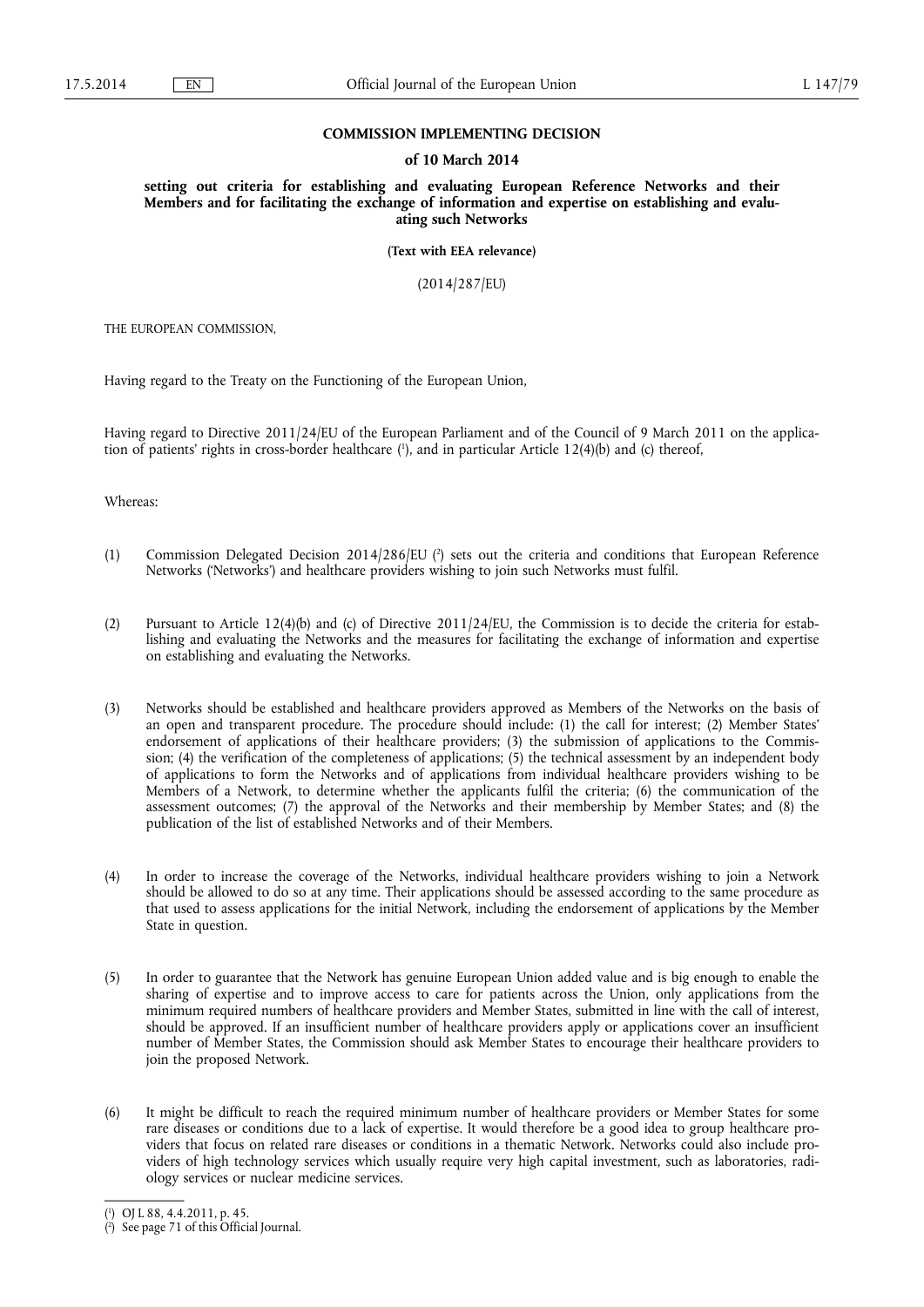- (7) Member States none of whose healthcare providers are Members of a Network should designate collaborative and associated national centres to encourage them to cooperate with the relevant Network.
- (8) Each Network's and healthcare provider's application, once their completeness has been established, should be technically assessed according to the criteria set out in Delegated Decision 2014/286/EU. The assessment should, on the basis of a common assessment manual, include an exhaustive documentation review and on-site audits of a selected number of applicants. It should be carried out by an independent assessment body appointed by the Commission.
- (9) Member States are invited to set up a Board of Member States which should decide on the approval of proposed Networks and on their membership. Member States' participation should be voluntary. Only a positive assessment issued by an assessment body should generally prompt Member States to approve the establishment of a Network and to grant membership of the Network.
- (10) Networks' Members should be licensed to use the 'European Reference Network' logo. The logo, owned by the European Union, should constitute the visual identity of the Networks and their Members.
- (11) Using a common evaluation manual, an independent evaluation body appointed by the Commission should periodically evaluate Networks and their Members. The evaluation should conclude with a technical evaluation report detailing the extent to which the objectives set out in Article 12(2) of Directive 2011/24/EU have been achieved and the criteria and conditions set out in Delegated Decision 2014/286/EU fulfilled. It should also describe the outcomes and performance of the Network and the contribution of its Members. A negative evaluation report should generally prompt Member States to approve the termination of a Network. Compliance with the requirement to have a minimum number of healthcare providers and Member States should be monitored after the evaluation so that the European Union added value of the Network can be maintained.
- (12) The assessment and evaluation manuals should be based on internationally recognised practices and contain the core principles and methodologies for carrying out assessments and evaluations.
- (13) The Commission should facilitate the exchange of information and expertise on establishing and evaluating the Networks. It should make general information on the Networks and their Members and the technical documentation and manuals on establishing and evaluating the Networks and their Members available to the public. It may offer to the Networks and their Members the use of specific communication media and tools. Conferences and experts meetings should be organised to provide a forum for technical and scientific debate among Networks.
- (14) The personal data related to establishing and evaluating the Networks should be processed in compliance with Regulation (EC) No 45/2001 of the European Parliament and of the Council ( 1 ) as appropriate.
- (15) The measures provided for in this Decision are in accordance with the opinion of the Committee set up under Article 16 of Directive 2011/24/EU,

HAS ADOPTED THIS DECISION:

### CHAPTER I

# **GENERAL PROVISIONS**

### *Article 1*

### **Subject matter**

This Decision sets out:

- (a) the criteria for establishing and evaluating the Networks referred to in Article 12 of Directive 2011/24/EU; and
- (b) the measures to facilitate the exchange of information and expertise on establishing and evaluating the Networks referred to in Article 12 of Directive 2011/24/EU.

<sup>(</sup> 1 ) OJ L 8, 12.1.2001, p. 1.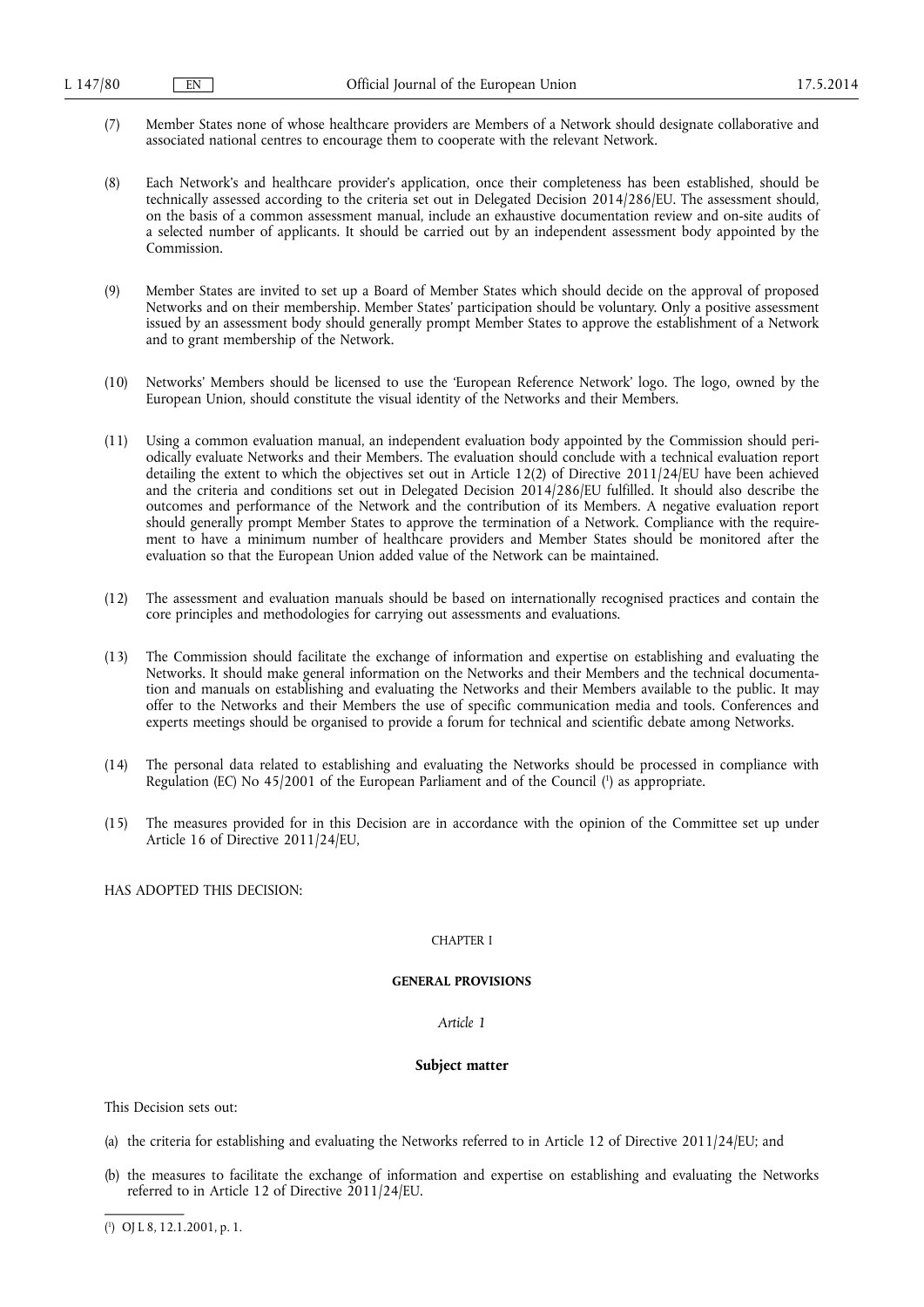### CHAPTER II

## **ESTABLISHMENT OF EUROPEAN REFERENCE NETWORKS**

#### *Article 2*

### **Call for interest to establish a European Reference Network**

1. The Commission shall publish a call for interest to establish Networks within two years following the entry into force of this Decision.

2. Any group of at least 10 healthcare providers established in at least 8 Member States may collectively respond by the deadline indicated in the call for interest with an application containing a proposal to establish a Network in a given field of expertise.

3. The content of the application shall be as set out in Annex I.

4. On receiving an application, the Commission shall verify whether the conditions on the minimum number of healthcare providers and Member States as set out in paragraph 2 are met.

If either of those conditions is not met, the application shall not be entitled to assessment and the Commission shall ask Member States to encourage their healthcare providers to join the proposed Network in order to help reach the required number(s).

6. After consulting the Member States, the Commission shall decide on the appropriate timing for the publication of subsequent calls for interest.

### *Article 3*

#### **Membership applications**

1. The application containing a proposal to establish a Network shall be accompanied by a membership application for each healthcare provider concerned.

2. The content of the membership application shall be as set out in Annex II.

3. The membership application shall be accompanied by a written statement from the healthcare provider's Member State of establishment certifying that its participation in the proposal to establish a Network is in accordance with the Member State's national legislation.

## *Article 4*

#### **Technical assessment of applications**

If the Commission concludes that the requirements set out in Article  $2(2)$  and in Article  $3(2)$  and  $(3)$  are fulfilled, it shall appoint an assessment body to assess applications.

- 2. The assessment body shall verify whether:
- (a) the content of an application containing a proposal to establish a Network fulfils the requirements set out in Annex I to this Decision;
- (b) the content of the membership applications fulfils the requirements of Annex II to this Decision;
- (c) the proposed Network fulfils the requirement to provide highly specialised healthcare in point 1(a) of Annex I to Delegated Decision 2014/286/EU;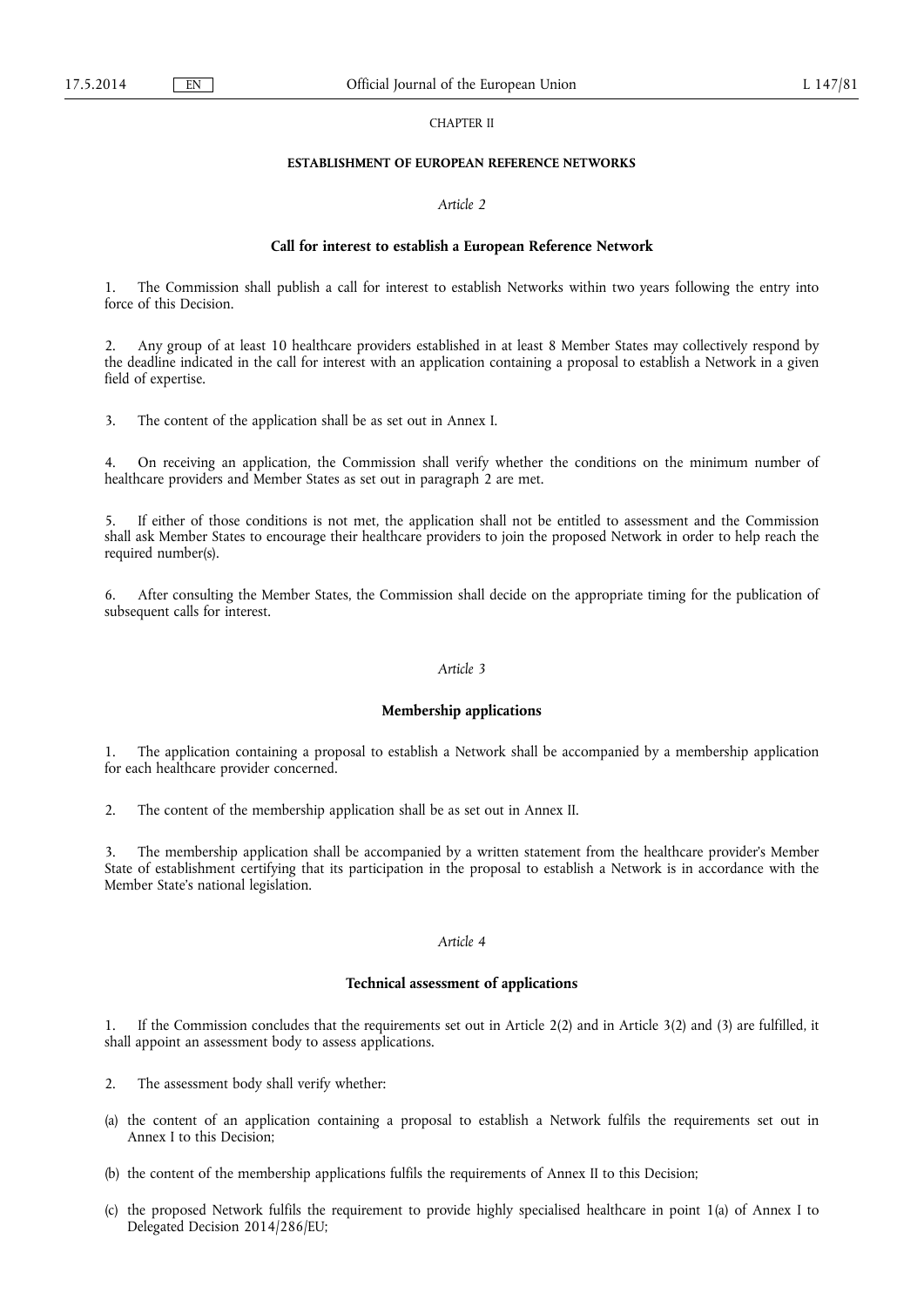- (d) the proposed Network fulfils the other criteria and conditions set out in Annex I to Delegated Decision 2014/286/EU;
- (e) the applicant healthcare providers fulfil the criteria and conditions set out in Annex II to Delegated Decision 2014/286/EU.

3. The assessment pursuant to points (d) and (e) of paragraph 2 shall only take place if the assessment body concludes that the proposal fulfils the requirements referred to in points (a), (b) and (c) of paragraph 2.

4. The assessment body shall draw up an assessment report on the application containing a proposal to establish a Network and the membership applications and send all reports to the Commission.

The assessment body shall send to each applicant healthcare provider the assessment report on the proposed Network and on its own membership application. The healthcare provider may send comments to the assessment body within two months of receiving the reports. On receiving the comments, the assessment body shall amend its assessment reports explaining whether the comments justify a change in its assessment.

### *Article 5*

#### **Approval of Networks and Members**

1. On receiving an assessment report on a proposal for a Network and the proposed list of Members, drawn up pursuant to Article 4, and after verifying that the minimum number of healthcare providers and Member States set out in Article 2(2) is reached, Member States shall, within a Board of Member States as provided in Article 6, decide on the approval of the proposed Network and its Members.

2. By virtue of the approval referred to in paragraph 1, the proposed Networks shall be established as European Reference Networks.

If the minimum number of healthcare providers or of Member States set out in Article  $2(2)$  is not reached, the Network shall not be established and the Commission shall ask Member States to encourage their healthcare providers to join the proposed Networks.

4. If a healthcare provider is given a negative assessment, it will be for that healthcare provider to decide whether it wants to submit its membership application, with the assessment report on the application, to the Board of Member States for review.

## *Article 6*

### **Board of Member States**

1. Member States are invited to set up a Board of Member States which shall decide whether or not to approve the proposals for Networks, their membership and the termination of a Network. If their decision differs from the assessment of the assessment body, the Member States shall give the reasons for this.

2. Member States wishing to be on the Board of Member States shall notify the Commission the national authority that shall represent them.

3. The Board of Member States shall adopt by a simple majority of its members its own rules of procedures, on the proposal of the Commission services.

4. The rules of procedure shall cover the functioning and decision-making process of the Board of Member States and specify which of its members are entitled to vote on the approval of a specific Network, which majority will determine the outcome of a vote, and what procedure to follow if the Board's decision differs from the assessment report on a Network proposal or membership application.

5. The Commission shall provide the secretariat of the Board of Member States.

6. The personal data of representatives of Member States on the Board of Member States shall be collected, processed and published in accordance with Regulation (EC) No 45/2001.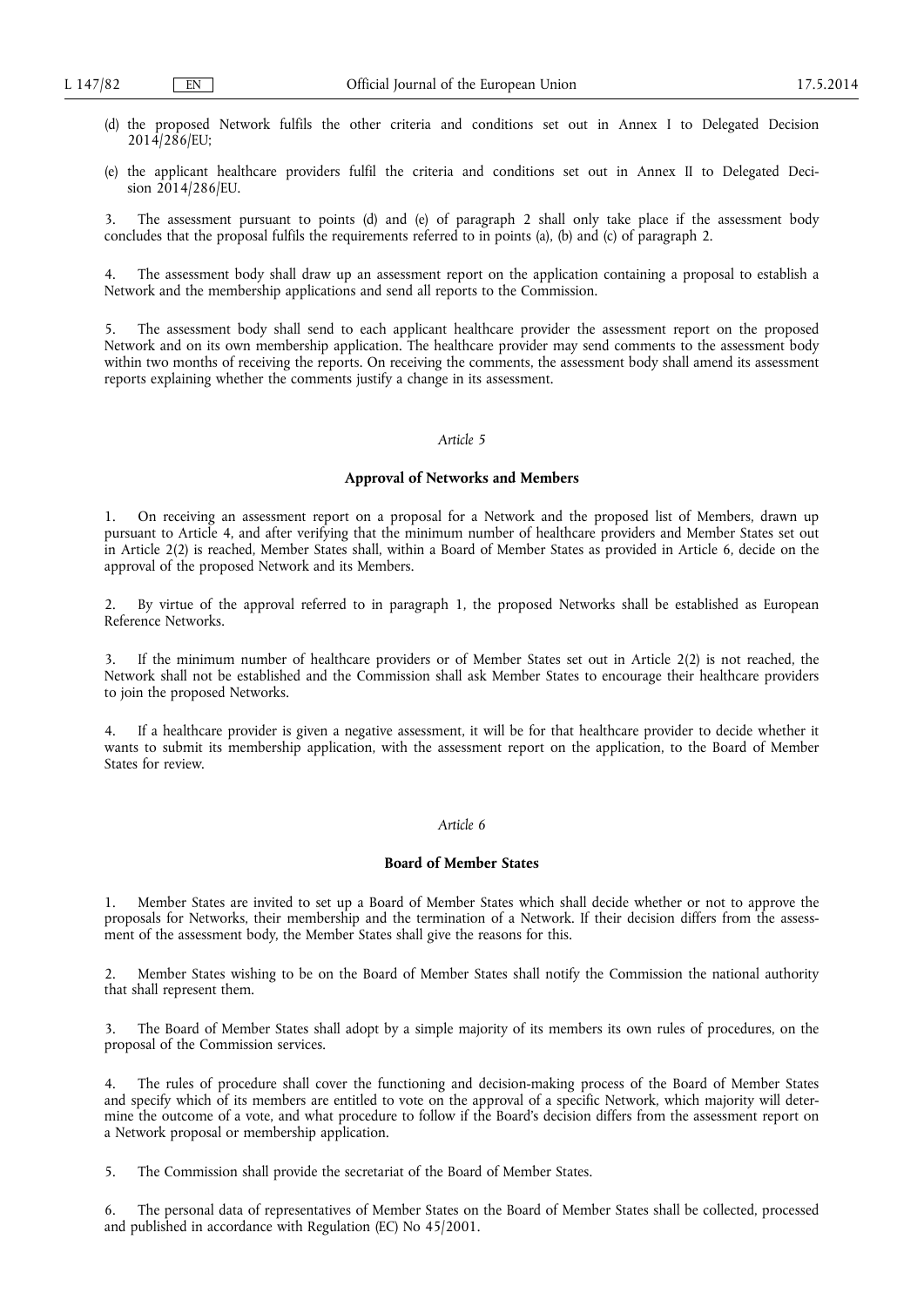#### *Article 7*

### **Logo**

When a Network is approved, the Commission shall license the use of a unique graphic identifier ('logo'), which that Network and its Members shall use for the activities organised by the Network.

### *Article 8*

### **Applications for membership of existing Networks**

1. A healthcare provider wishing to join an existing Network shall submit a membership application to the Commission.

2. The content of the membership application shall be as set out in Annex II.

3. The membership application shall be accompanied by a written statement from the healthcare provider's Member State of establishment certifying that its participation in the Network is in accordance with the Member State's national legislation.

#### *Article 9*

#### **Technical assessment of applications for membership of existing Networks**

If the Commission concludes that the requirements set out in Article 8(2) and (3) are fulfilled, it shall appoint a body to assess the membership application.

- 2. The assessment body shall verify whether:
- (a) the content of the membership application fulfils the requirements set out in Annex II to this Decision; and
- (b) the healthcare provider concerned fulfils the criteria and conditions set out in Annex II to Delegated Decision 2014/286/EU.

3. The assessment pursuant to point (b) of paragraph 2 shall only take place if the assessment body concludes that the membership application fulfils the requirements referred to in point (a) of paragraph 2.

4. The assessment body shall draw up an assessment report and send it to the Commission and to the applicant healthcare provider. The healthcare provider may send comments to the assessment body within two months of receiving the report. On receiving of such comments, the assessment body shall amend its assessment report explaining whether the comments justify a change in its assessment.

### *Article 10*

## **Approval of new Members**

1. On receiving a positive assessment report drawn up pursuant to Article 9, the Board of Member States shall decide whether or not to approve the new Member.

2. If a healthcare provider is given a negative assessment, it will be for that healthcare provider to decide whether it wants to submit its membership application, with the assessment report on the application, to the Board of Member States for review.

## *Article 11*

## **Termination of the Network**

1. A Network shall be terminated in the following cases:

(a) one of the minimum numbers set out in Article 2(2) is no longer reached;

(b) a negative evaluation report of the Network has been drawn up pursuant to Article 14;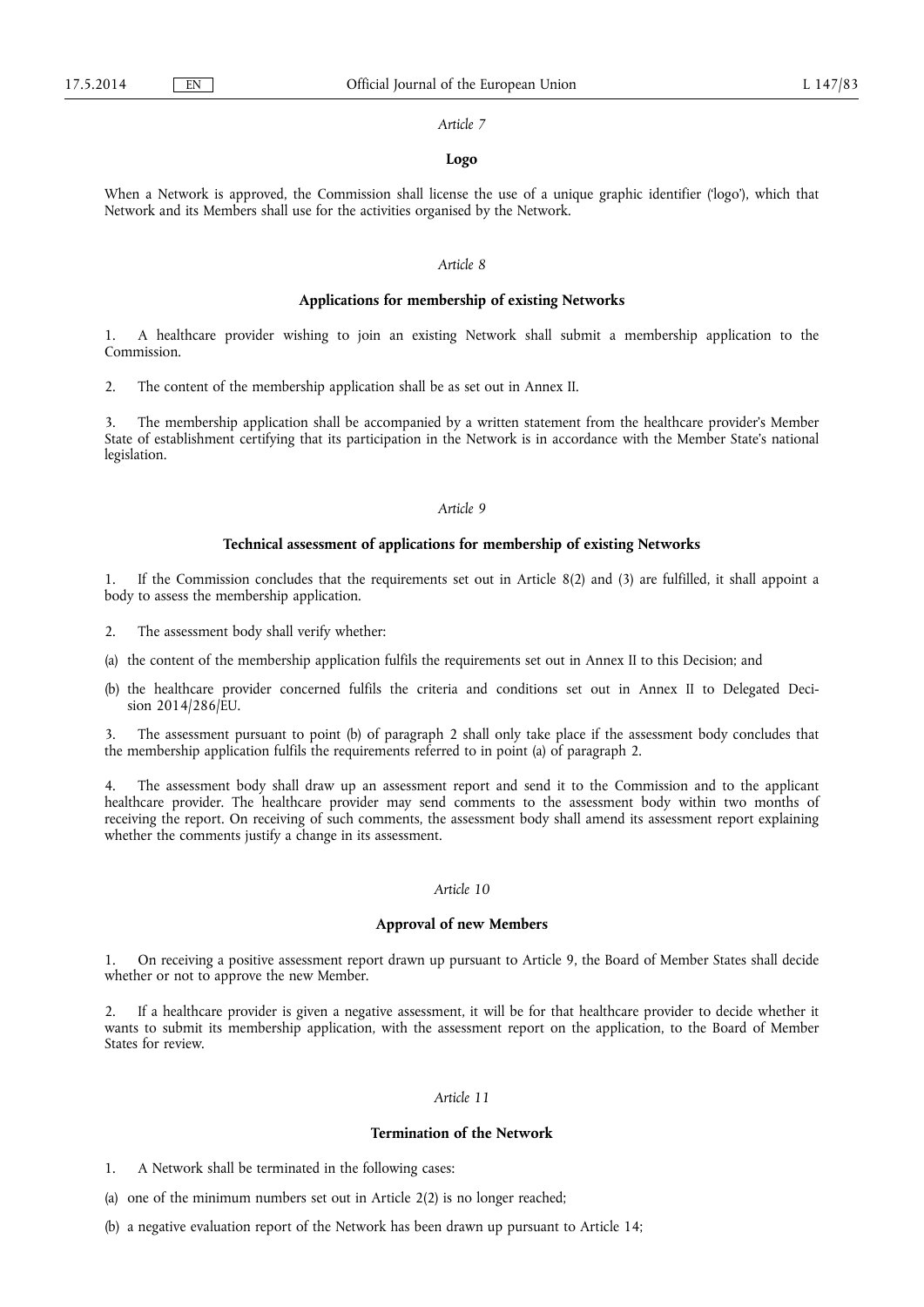(c) by decision of the Board of the Network according to its rules and procedures;

(d) if the Coordinator fails to request an evaluation of the Network within the five- year period after it was set up or since its last evaluation.

2. The termination of a Network, on the grounds listed in paragraph 1(a) and (b), must be approved by the Board of Member States referred to in Article 6.

### *Article 12*

### **Loss of membership**

- 1. A Member of a Network may lose membership for any of the following reasons:
- (a) voluntary withdrawal, according to the rules and procedures agreed by the Board of the Network;
- (b) by decision of the Board of the Network, according to the rules and procedures agreed by the Board;
- (c) if a Member State of establishment notifies to the Member of the Network that its participation in the Network no longer complies with national legislation;
- (d) if the Member refuses to be evaluated pursuant to Article 14;
- (e) if a negative evaluation report on the Member has been drawn up pursuant to Article 14;
- (f) if the Network where the Member participates is terminated.

2. The relevant Member State shall inform the Commission of the reasons for the notification referred to in paragraph 1(c).

3. The Board of the Network shall inform the Commission in the cases referred to in point 1(a), (b) and (d).

4. The loss of membership on the grounds listed in paragraph 1(e) must be approved by the Board of Member States referred to in Article 6.

5. In any case of loss of membership, the Commission shall verify whether the minimum numbers of healthcare providers and of Member States set out in Article 2(2) are still reached. If not, it shall ask the Network to find new Members within the next two years or terminate the Network, inform the Board of Member States of the situation and ask Member States to encourage their healthcare providers to join the Network.

6. Loss of membership shall lead to the automatic loss of any of the rights and responsibilities associated with participation in the Network, including the right to use the logo.

## *Article 13*

### **Assessment manual**

1. In consultation with Member States and interested parties, the Commission shall draw up a detailed manual regarding the content of, documentation and procedure for the assessment referred to in Articles 4 and 9.

2. The assessment procedure shall include the verification of the documentation submitted by the applicants and onsite audits.

The body appointed by the Commission pursuant to Articles 4(1) and 9(1) to assess a proposal for a Network and applications for membership of the Network shall use the assessment manual.

### CHAPTER III

## **EVALUATION OF EUROPEAN REFERENCE NETWORKS**

## *Article 14*

# **Evaluation**

1. All Networks and their Members shall be periodically evaluated, at the latest every five years after their approval or last evaluation.

2. On receiving the request for evaluation from the Coordinator of a Network, the Commission shall appoint a body to evaluate the Network and its Members.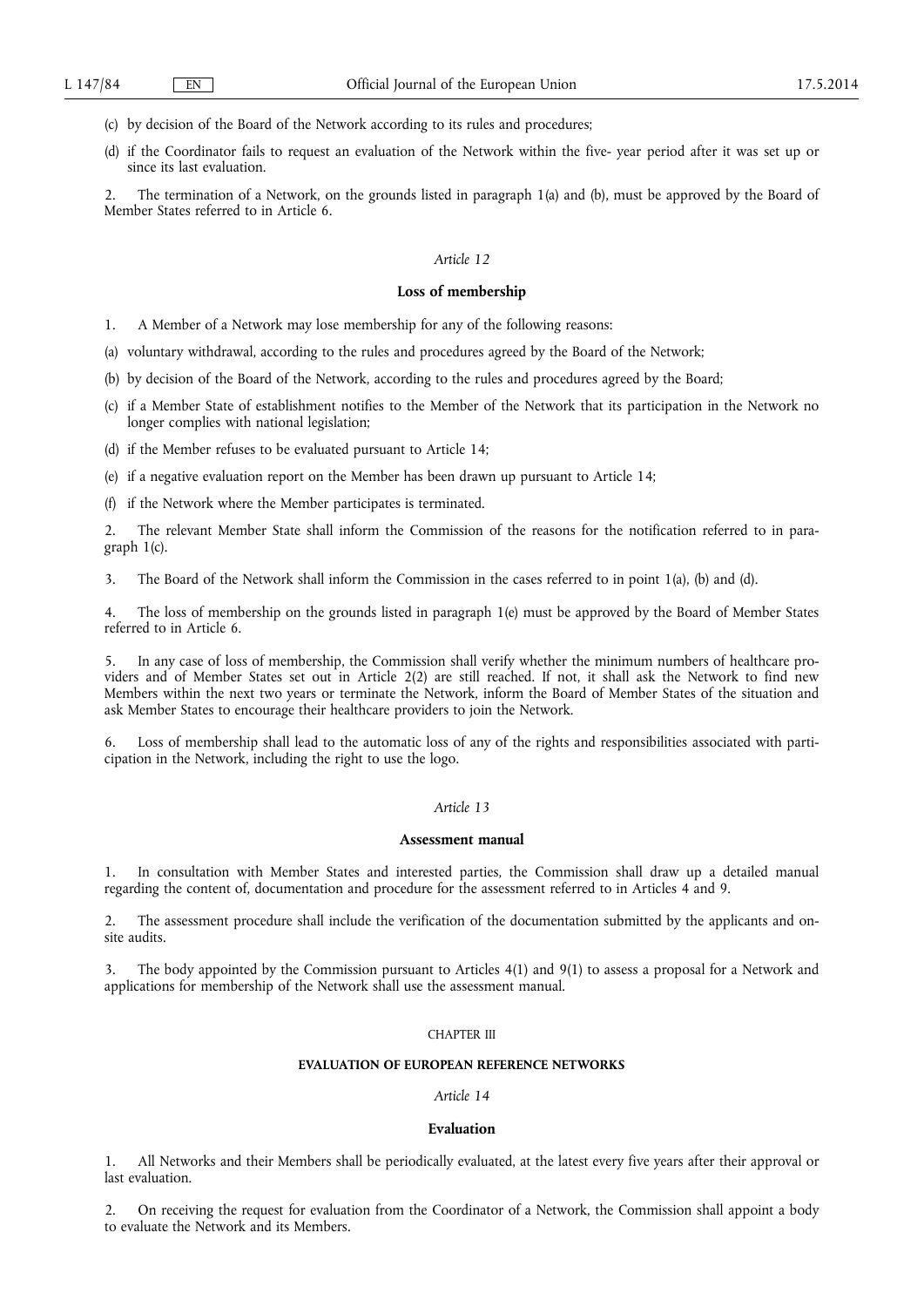3. The evaluation body shall verify and assess:

(a) the fulfilment of the criteria and conditions set out in Delegated Decision 2014/286/EU;

(b) the accomplishment of the objectives set out in Article 12(2) of Directive 2011/24/EU; and

(c) the outcomes and performance of the Network and the contribution of each Member.

4. The evaluation body shall draw up an evaluation report on the Network and send it to the Commission, the Board of the Network and the Members of the Network.

5. The evaluation body shall draw up an evaluation report on each Member of the Network and send it to the Commission and the Member in question.

6. The Coordinator and Members of the Network may send comments to the evaluation body within two months of receiving the report. On receiving the comments, the evaluation body shall amend its evaluation report explaining whether the comments justify a change in its evaluation.

7. Any termination of a Network or loss of membership on account of a negative evaluation must be approved by the Board of Member States referred to in Article 6. The Board of Member States may offer the Network or the Member in question one year to remedy the shortcomings identified before carrying out a new evaluation. That period of time shall only be offered to a specific Network or Member of a Network if the Board of the Network presents an improvement plan.

### *Article 15*

### **Evaluation manual**

1. In consultation with Member States and interested parties, the Commission shall draw up a manual regarding the content of and documentation and procedure for the evaluation of the Networks and their Members referred to in Article 14.

2. The evaluation procedure shall include the evaluation of the documentation submitted, including the self-evaluation reports, and on-site audits.

3. The body appointed by the Commission pursuant to Article 14(2) to evaluate a Network and its Members shall use the evaluation manual.

#### CHAPTER IV

### **EXCHANGE OF INFORMATION AND EXPERTISE**

### *Article 16*

## **Exchange of information on establishing and evaluating the Networks**

1. The Commission shall facilitate the exchange of information and expertise on establishing and evaluating the Networks by:

- (a) making general information on establishing and evaluating the Networks, including information on the assessment and evaluation manuals referred to in Articles 13 and 15 publicly available;
- (b) publishing a regularly updated list of the Networks and their Members, together with the positive assessment and evaluation reports of the Networks and the decisions of the Board of Member States, in accordance with its rules of procedure;
- (c) organising conferences and experts meetings for technical and scientific debate among the Members of Networks, if appropriate;
- (d) providing electronic media and communication tools to the Networks, if appropriate.

2. For the purpose of publishing the list referred to in paragraph 1(b), any change in the Member acting as Coordinator of a Network or in the person nominated as Coordinator of a Network shall be communicated to the Commission by the Board of the Network.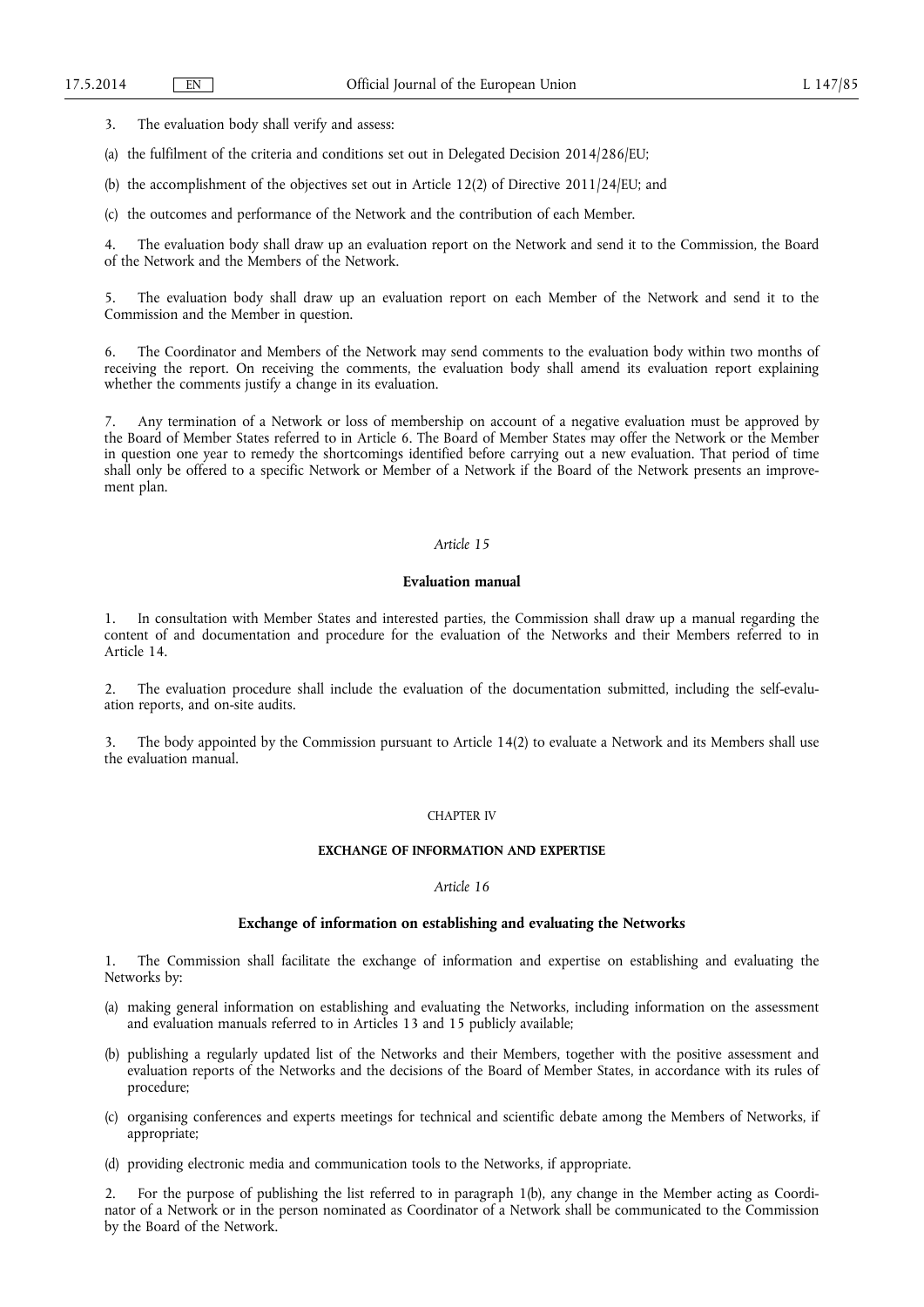CHAPTER V

## **FINAL PROVISIONS**

*Article 17* 

# **Revision**

The Commission shall evaluate the functioning of this Implementing Decision five years after its entry into force.

*Article 18* 

# **Entry into force**

This Decision shall enter into force on the tenth day following that of its publication in the *Official Journal of the European Union.* 

Done at Brussels, 10 March 2014.

*For the Commission The President*  José Manuel BARROSO